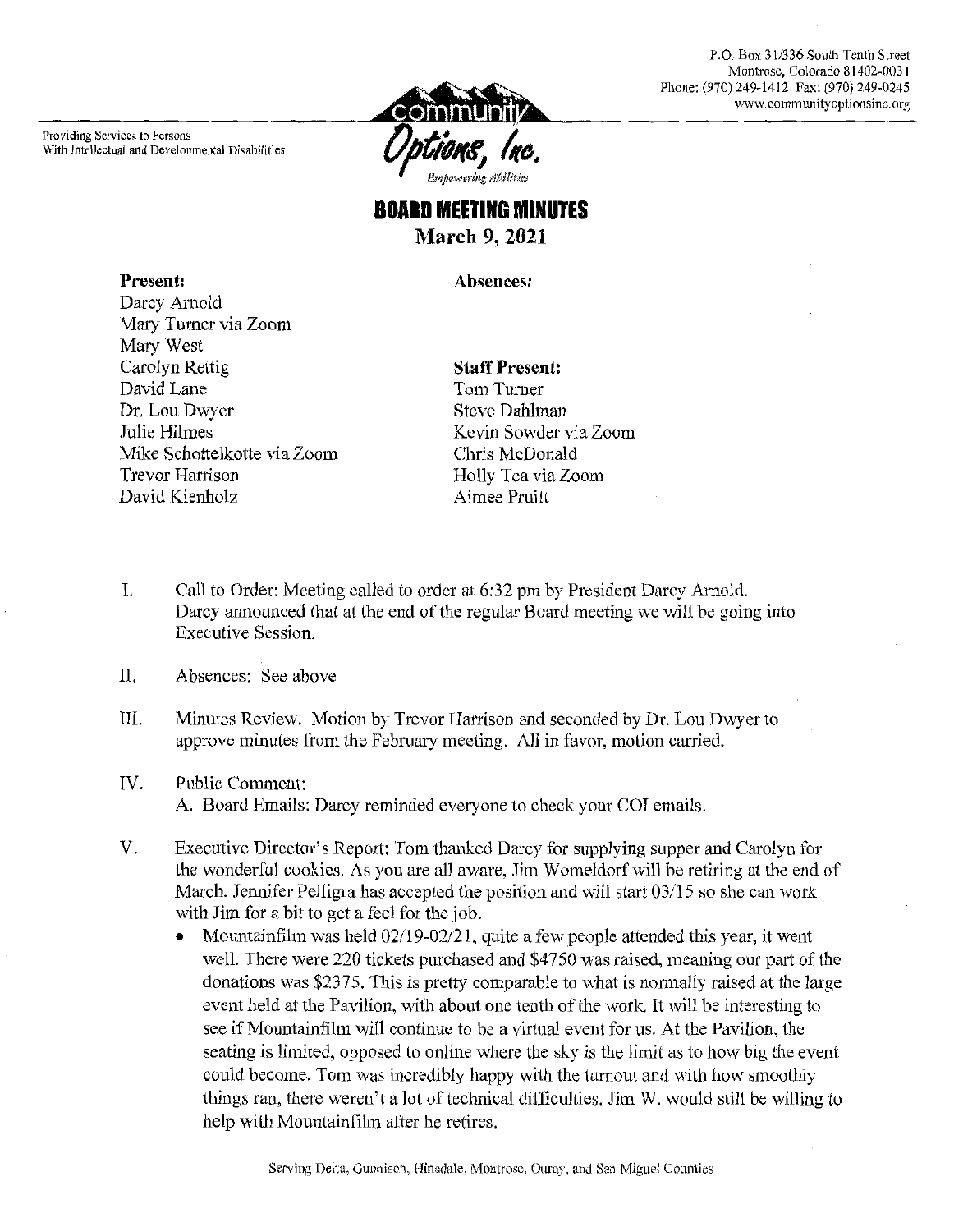- The CDC released some new guidelines so we're keeping an eye out to see if the  $\bullet$ State will be loosening things up.
- Park Place had their third vaccination clinic today (03/09), Hillview will have their  $\bullet$ second clinic on 03/11, and Aspen Crest will have their first clinic on 03/15.
- Our vaccinated totals are 47 in Montrose and 35 in Delta. We've been encouraging  $\bullet$ people to get vaccinated without being pushy. We have also offered employees a "free" vacation day after their second shot as an incentive.
- HCPFs supplemental bill regarding the 27.4% rate increase has passed both houses  $\bullet$ and is sitting on the Governor's desk, hopefully within the next week we should have more information. Once it passes it will just be a matter of figuring out how to access it.
- The Medicaid general provider rate increase is still going through the long bill, it will  $\bullet$ be the end of May or early June before the bill passes. The next revenue forecast should be available Friday, March 19.
- Tom received the 73 pages of the CM Redesign Bill (HB-1187) last week and is still  $\bullet$ working through the details. Another bill of interest is the PUC/NEMT Bill (HB-1206). Senator Coram is the Senate sponsor on this bill.
- At our 47<sup>th</sup> Annual Meeting (October 2019) Christiano Sosa, Executive Director of  $\bullet$ the Arc of Colorado, was the key-note speaker. Mr. Sosa spoke a bit about efforts to eliminate sub-minimum wage. For decades, the IRS 14C certificate allowed agencies like ours to conduct time-studies of people's work "levels" and productivity and to adjust pay accordingly. Senate Bill 039 has been introduced which proposes to eliminate sub minimum wage over the course of several years. There is a section written into the Bill to help agencies like ours continue to keep the people we serve employed.
- The issue of Rural attrition has hit home pretty hard this fiscal year for COI, we have sadly lost 4 clients since September 2020.
- VI. **Committee Reports** 
	- A. Finance/Audit Committee: Steve presented the financial report for January 2021. The bottom line for January was an \$11K loss. Holly billed the first month (January) with the 8% increase on Group Home rates and the 10% increase in Day Hab., SLS, and Transportation rates, it will help a bit. Steve shared a spreadsheet that showed the impact of the rate increases, Governor Polis' Executive Order will generate about \$70K and the 27.4% increase will bring in about \$300K, it will have a significant impact when it goes into effect.
		- In January \$85K in cash went out to cover the new van from C-DOT, it will be  $\bullet$ reimbursed.
		- There are still quite a few open positions, so employee cost is down but we're not providing services to our full capacity so we're trying to maintain a semblance of balance.
		- Residential is going to be impacted soon by the loss of 4 of our clients.
		- Due to the COVID outbreak at Hillview, we went from 8 staff to 2, we had to pay double time to staff that home for 3 weeks.

David Kienholz motioned to approve the financial statement for January 2021, as presented, seconded by David Lane. All in favor, motion carried.

- B. PR/Fund-Raising Committee: Thank you notes to our sponsors for the new vans, will be going out in the next couple weeks. Lori got 4 grants written today, she believes that a lot of sponsors will come back so we need to be courting our contacts tactfully.
- C. Search Committee: Two candidates surged to the forefront of the application process; both have worked within the IDD community. The first candidate will be here on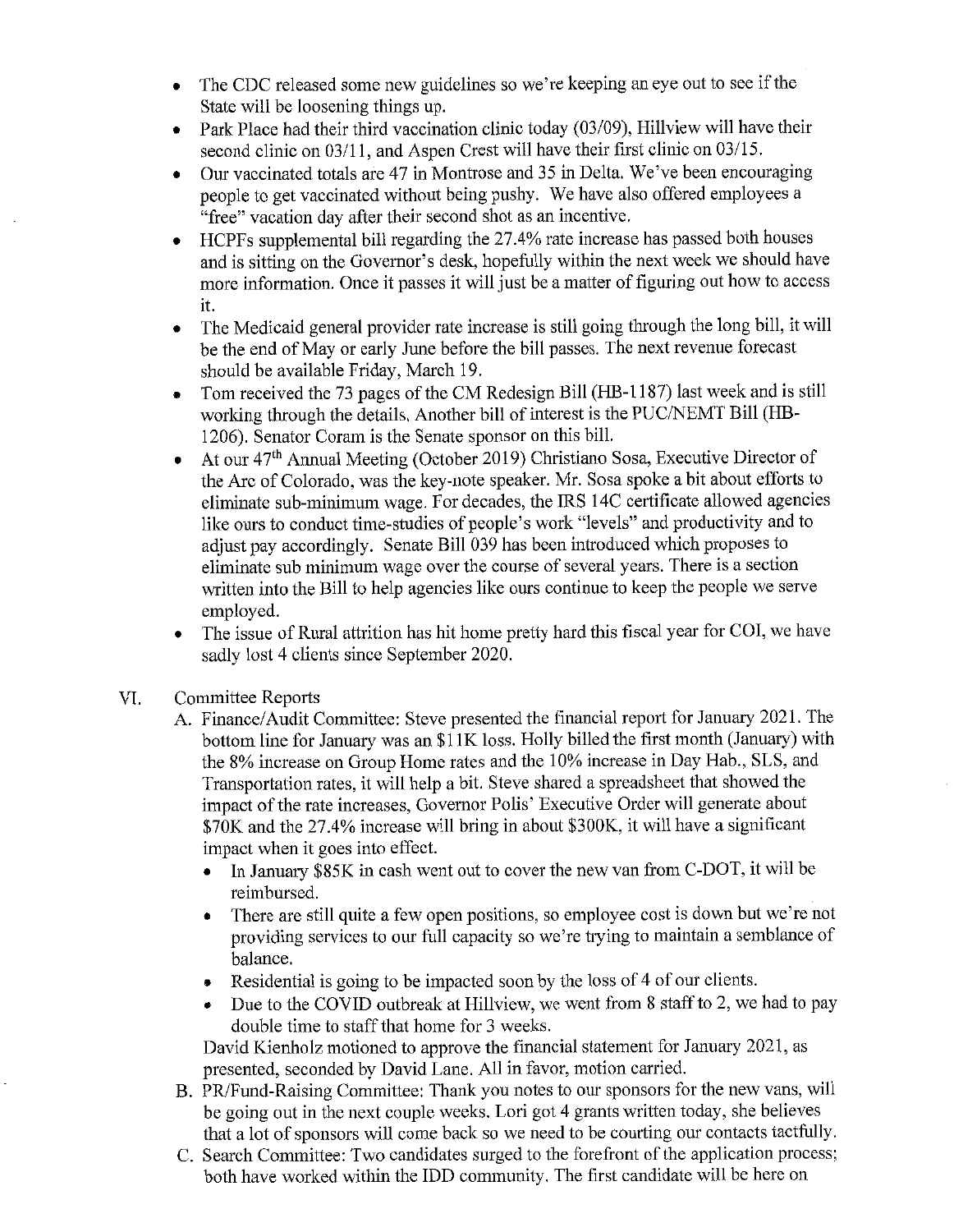March 22. This will be a long day of touring the agency with Chris M, and Darcy getting to meet some of the staff and clients followed by a dinner/O&A session at Park Place with the Board. The second candidate will run this same gamut on March 25<sup>th</sup>. A special Board meeting will be held on March 30<sup>th</sup> at 7 pm, to further discuss both candidates. The meeting will be held in person at Park Place and the Program Directors will be invited. Remote attendance will also be available. Tomorrow  $(03/10)$  the Search Committee will be meeting with Michael Santo to go over some employment contract language. We are hoping to have a deal made with one of the candidates by the April 13<sup>th</sup> Board meeting. Chris M. and Darcy were given a round of applause for their hard work with the Search Committee.

- D. Nominating Committee: Mike Schottelkotte nominated Traci Davis for Board membership and motioned for a vote, seconded by Mary Turner. All in favor, motion carried. Welcome to the Board Traci.
- VII. Old Business: None.
- VIII. New Business: None.
- IX. Announcements: None.
- Χ. Adjournment: At 8:00PM Michael Schottelkotte moved; David Lane seconded a motion to move into executive session to discuss a personnel matter related to employee compensation. All Board Members present at the regular session, except for Julie Hilmes. remained for the Executive Session.
	- It was moved by Michael Schottelkotte and seconded by David Kienholz to return to  $\bullet$ Regular Session at 8:26PM. All Board Members present at the beginning of the executive session were still present at the end. The entirety of the executive session pertained to the personnel matter regarding employee compensation. Motion passed.

Motion to adjourn put forth by Mike Schottelkotte. Meeting was adjourned at 8:27 PM.

Respectfully submitted, Aimee Pruitt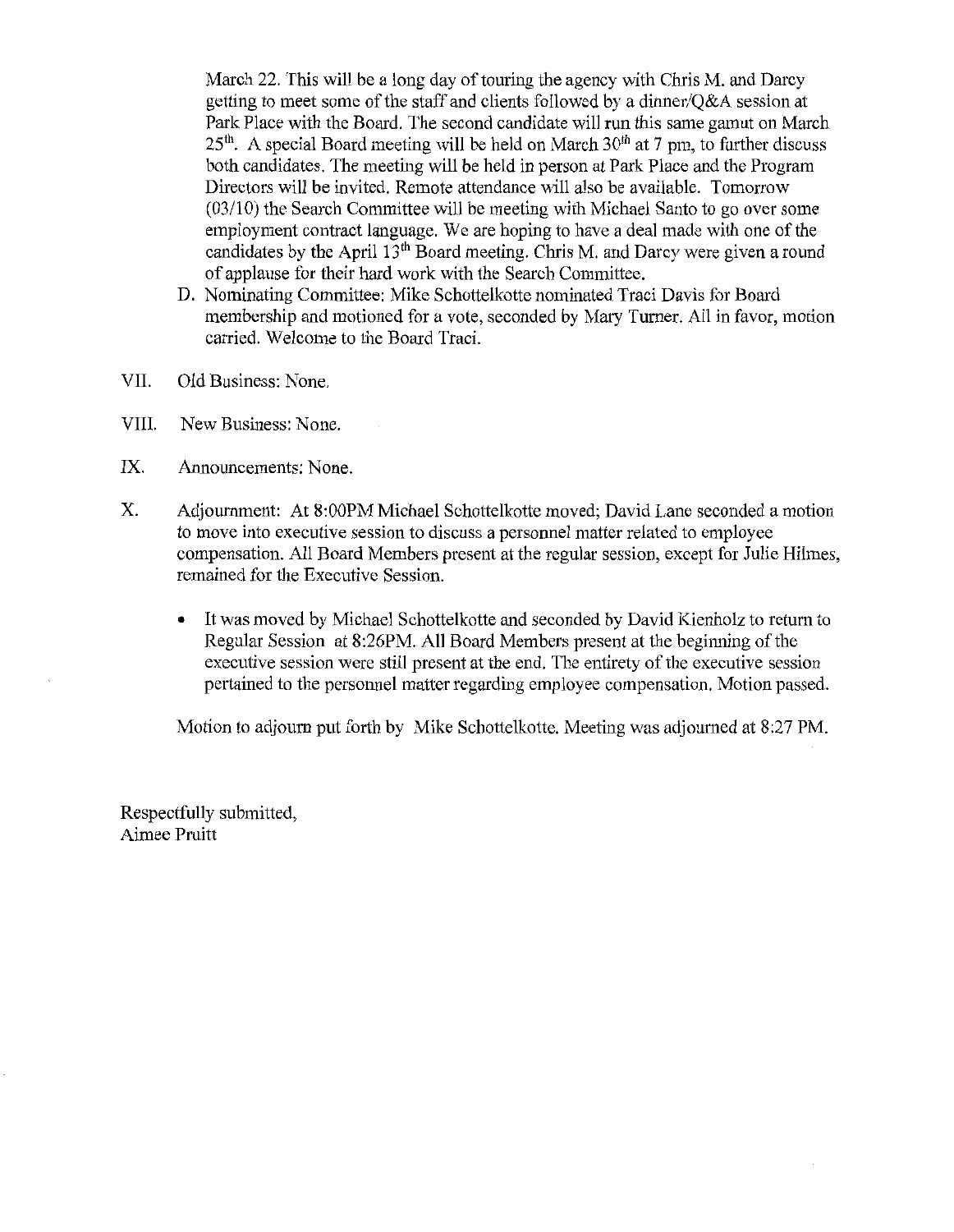# A couple of 'lesser' **March holidays**

Although St. Patrick's Day gets most of the attention, there are a couple of lesser-known March holidays important to us at Community Options. One such holiday is World Down Syndrome Day on March 21. This date is symbolic given that people with Down Syndrome have three sets of the 21st chromosome, rather than two. There are approximately 400,000 people with down syndrome in the U.S., and about 6 million worldwide. They are our friends, neighbors, and family members, so please join us as we celebrate their roles in our lives and communities.

Another such holiday is National Employee Appreciation Day, which has been celebrated on the first Friday in March since 1995. Employee recognition is a big deal at our agency, especially after being in the throes of a pandemic for a year. Our nearly 200 employees do critical and often heroic work every day, and that has been even more true this past year. I want them to know they are greatly appreciated every day, not just one day in March.



staff who help everyone stay healthy, which of course has been our primary focus this year. Gratefully, we've been highly successful.

We employ early intervention staff who assist families with infants or toddlers with delays or disabilities. We provide support, encouragement and information regarding activities to help their child develop to his or her fullest potential. Our family support staff provide a wide range of supports to families.

Our maintenance department employees purchase, maintain and repair vehicles, oversee and execute construction projects and repairs, move offices and residences, plow snow, unplug toilets and countless other non-glamorous but essential tasks.

In a large, complex agency like ours, our employees perform a huge range of duties that are all essential to providing services and supports 24/7/365 to people with disabilities. We employ direct support professionals who feed, bathe and dress people who require that level of support. For people with less intense needs, we help them find and keep community jobs; buy groceries and manage their money; go on outings and connect with their communities; and learn new things and explore new interests. We employ people who operate our Second Impressions Consignment Store, as well as nurses and medical support

Our case managers and service coordinators help people with service eligibility and enrollment, develop and monitor annual service plans, and provide on-going advocacy and support. Our office and administrative employees handle payroll and pay the bills, oversee business operations, handle HR issues and billing to the state and other funders, and perhaps most difficult of all: help a whole bunch of human service workers wrangle computers!

 $\overline{\phantom{a}}$ 

Ŕ

Please join us in celebrating all these important people.

Tom Turner is the executive director of Community Options.

MARCH 2021

 $\frac{1}{2}$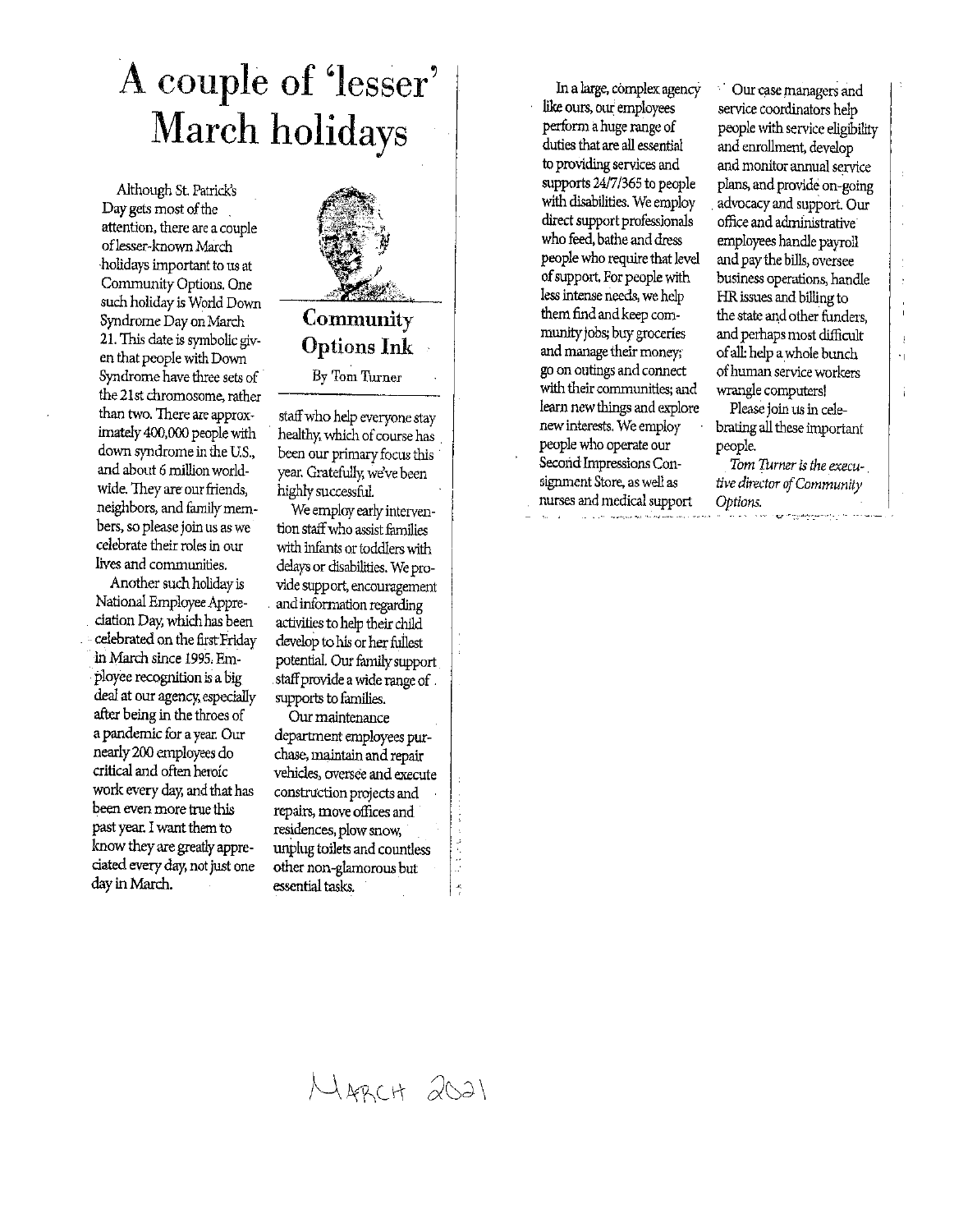#### Community Options, Inc. FY21 FINANCE REPORT AS OF 1/31/2021

3/9/2021

#### Reports attached:

1. Balance Sheet/Working Capital Report

2. Revenue and Expense Statement

#### Summary:

#### REVENUES

Actual revenue to budget is at 65.4% but if you remove the PPP revenue we would come in at 52.4% of budget; short by nearly 6%. Jan21 sees the first month of the additional Medicaid rates on GRSS and Day/SLS/Trans. Residential revenue is coming in at 57.9% with resource attrition starting to mainifest itself. Day/ SLS and Trans are coming in at 38.3% and 32.1% respectively.

#### EXPENSES

Agency-wide expenses are just over a 4.5% savings coming in at 53.6%. All programs are under budget except for residential. It is slightly over at 59.3%. Overtime and double-time due to Covid-related scheduling are primarily the cause.

| <b>Working Capital as of 1/31/21</b>       |                      |                      |                   |                                                                          |
|--------------------------------------------|----------------------|----------------------|-------------------|--------------------------------------------------------------------------|
|                                            | <b>Current</b>       | 7/1/2020             | <b>Net Change</b> | (68,953) from last month.<br>Decrease of<br>\$.                          |
|                                            | <b>Month</b>         | <b>Balance</b>       | from 7/1/20       |                                                                          |
|                                            | 2,081,008            | 451,532<br>\$        | 1,629,476<br>\$   |                                                                          |
| <b>Balance Sheet as of 1/31/21</b>         |                      |                      |                   |                                                                          |
|                                            | <b>Current</b>       | 7/1/2020             | Net % Change      |                                                                          |
|                                            | <b>Month</b>         | Ratio                | from 7/1/20       |                                                                          |
| <b>Current Ratio</b>                       | 3.109                | 1.162                | 167.51%           |                                                                          |
| <b>Curr Assets/All Liabilities</b>         | 1.274                | 0.927                | 37.40%            |                                                                          |
| <b>Capital/Ops Projects:</b>               | \$                   | <b>Current Month</b> |                   | Pay total cost of sceond CDOT van. Will eventually be reimbursed for 80% |
|                                            | \$<br>121,701        | Year-to-Date         |                   | Two CDOT vehicles are entire expenditures for the fiscal year.           |
| Revenue to 1/31/2021                       | <b>Actual</b>        | <b>Budget</b>        | $+/-$             |                                                                          |
| Agency                                     | 65.41%               | 58.33%               | 7.08%             |                                                                          |
| Agency w/o Children's Svc                  | 67.43%               | 58.33%               | 9.10%             |                                                                          |
| Comparative Expense Review as of 1/31/2021 |                      |                      |                   |                                                                          |
| <b>Expenses:</b>                           | <b>Current Month</b> | <b>Last Month</b>    | Cur Mth/Last Yr   |                                                                          |
|                                            | over/(under)         | over/(under)         | over/(under)      | <b>Comment-See Summary</b>                                               |
| <b>Agency</b>                              | $-4.74%$             | $-3.82%$             | $-0.53%$          |                                                                          |
| <b>Agency w/o Children's</b>               | $-4.74%$             | $-3.82%$             | $-0.49%$          |                                                                          |
| Children's Svc's                           | $-16.09%$            | $-13.18%$            | $-1.10%$          |                                                                          |
| Day/SLS Program Svc's                      | $-12.53%$            | $-10.36%$            | $-2.25%$          |                                                                          |
| <b>Residential Svc's</b>                   | 0.95%                | 0.61%                | 1.30%             |                                                                          |
| <b>Adult Services</b>                      | $-3.35%$             | $-2.90%$             | 0.10%             |                                                                          |
| Case Mgmt.                                 | $-2.39%$             | $-2.10%$             | $-6.69%$          |                                                                          |
| <b>Transportation Svc's</b>                | $-12.11%$            | $-9.93%$             | 9.37%             |                                                                          |
| Admin                                      | $-4.91%$             | $-2.56%$             | 0.37%             |                                                                          |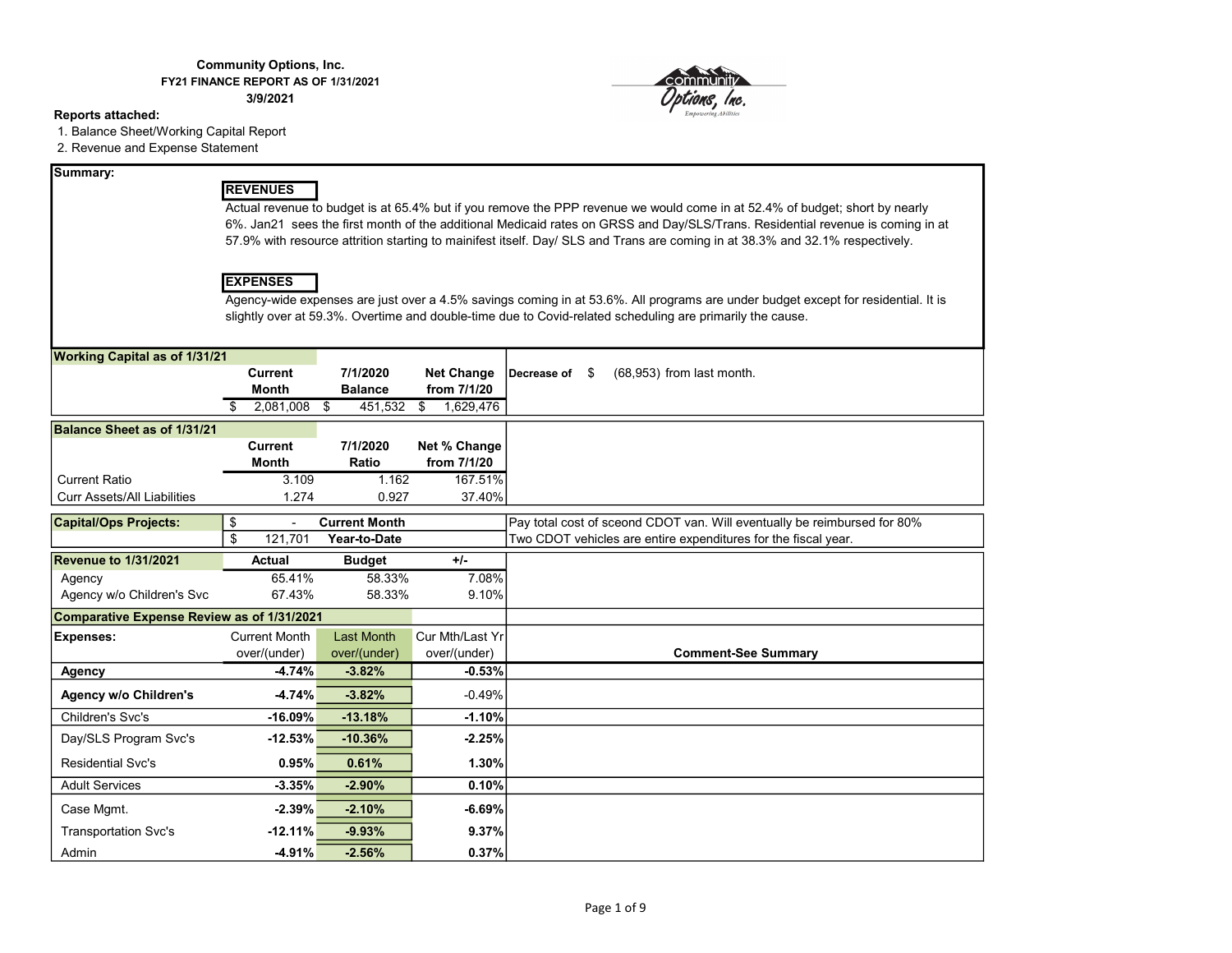

#### COMMUNITY OPTIONS, INC.--BALANCE SHEET & WORKING CAPITAL REPORT FY21 PERIOD ENDING 1/31/2021 (58.3% OF FY21) 3/9/2021

| <b>ASSETS:</b>                                                                                                                                                                                       | 1/31/2021                                                                                                                |                   | 12/31/2020                                                                                                                       |                                        | 11/30/2020                                                                                           |                               | 6/30/2020                                                                                                              |                           | 6/30/2019                                                                                                                   |                               | 6/30/2018                                                                                                                                                                           |                        |
|------------------------------------------------------------------------------------------------------------------------------------------------------------------------------------------------------|--------------------------------------------------------------------------------------------------------------------------|-------------------|----------------------------------------------------------------------------------------------------------------------------------|----------------------------------------|------------------------------------------------------------------------------------------------------|-------------------------------|------------------------------------------------------------------------------------------------------------------------|---------------------------|-----------------------------------------------------------------------------------------------------------------------------|-------------------------------|-------------------------------------------------------------------------------------------------------------------------------------------------------------------------------------|------------------------|
| <b>Current Assets</b><br><b>Operating Cash Accts</b><br>Cash Held in Trust<br><b>Prepaid Expenses</b><br>Medicaid A/R<br>State A/R<br>Misc. A/R (Spec Nds, VR, Gen'l)<br>Voc Trade A/R<br>Client A/R | \$2,105,870<br>\$171,384<br>81,860<br>\$<br>497,906<br>\$<br>78,986<br>\$<br>119,890<br>\$<br>1,726<br>\$<br>9,911<br>\$ |                   | \$2,216,855<br>\$<br>161,650<br>-\$<br>81,700<br>\$<br>477,326<br>84,563<br>-\$<br>\$<br>109,819<br>2,651<br>-\$<br>-\$<br>9,923 |                                        | -\$<br>2,319,902<br>\$<br>120,654<br>81,540<br>-\$<br>451,720<br>52,959<br>120,853<br>2,740<br>9,058 |                               | 2,157,846<br>\$<br>$\mathfrak{F}$<br>199,748<br>39,116<br>590,569<br>54,620<br>178,547<br>\$<br>2,775<br>\$<br>9,100   |                           | \$1,069,872<br>\$<br>63,912<br>37,232<br>\$<br>532,669<br>\$<br>192,542<br>\$<br>7,793<br>\$<br>4,710<br>\$<br>9,548<br>\$. |                               | 706.828<br><sup>\$</sup><br>$\mathbf{\hat{s}}$<br>772,149<br>114,115<br>-\$<br>497,328<br>$\mathcal{S}$<br>168,289<br>$\mathbf{s}$<br>24,143<br>-\$<br>4,704<br>- \$<br>7,210<br>\$ |                        |
| <b>Total Current Assets *</b>                                                                                                                                                                        |                                                                                                                          | \$3,067,533       |                                                                                                                                  | \$3,144,487                            |                                                                                                      | \$3,159,426                   |                                                                                                                        | 3,232,321                 |                                                                                                                             | \$1,918,278                   |                                                                                                                                                                                     | \$2,294,766            |
| <b>Notes Receivable</b><br>Assets held for sale<br><b>Fixed Assets</b><br>Office Eqmt<br><b>Trans Eqmt</b><br>Land<br>Bldgs & Imprvmts<br>Program Eqmt<br>Cur. Yr. Capital & Work In Progress        | \$<br>43,181 \$<br>5,928<br>\$<br>212,515<br>\$<br>604,605<br>\$<br>\$2,146,806<br>17,845<br>\$<br>\$118,427             | 43,181<br>875,000 | 43,558<br>\$<br>\$<br>6,631<br>\$<br>215,523<br>\$<br>604,605<br>\$2,166,153<br>\$<br>18,321<br>\$<br>42,142                     | $43,558$   \$<br>- \$<br>875,000<br>\$ | 43,967<br>7,334<br>\$<br>218,531<br>\$<br>604,605<br>\$<br>2,185,500<br>18,797<br>42,142             | 43,967<br>- \$<br>\$1,087,471 | 46,001 \$<br>1S<br>10,849<br>\$<br>233,571<br>\$<br>604,605<br>\$<br>2,282,235<br>\$<br>21,177<br>\$<br>$\mathfrak{S}$ | 46,001<br>1,087,471<br>\$ | \$.<br>147,884<br>20,145<br>\$<br>71,273<br>\$<br>604,605<br>\$<br>2,482,235<br>\$<br>23,780<br>\$<br>\$                    | 147,884<br>- 5<br>\$1,087,471 | 207,729<br>\$<br>5,448<br>-\$<br>62,817<br>-\$<br><sup>\$</sup><br>629,626<br>$\mathfrak{s}$<br>2,259,162<br>12,210<br>-\$<br>$\mathbf{s}$<br>455,774                               | 207,729<br>\$1,087,471 |
| <b>Total Fixed Assets</b>                                                                                                                                                                            |                                                                                                                          | \$3,106,126       |                                                                                                                                  | \$3,053,375                            |                                                                                                      | \$3,076,909                   |                                                                                                                        | 3, 152, 437               |                                                                                                                             | \$3,202,038                   |                                                                                                                                                                                     | \$3,425,037            |
| <b>TOTAL ASSETS</b>                                                                                                                                                                                  |                                                                                                                          | \$7,091,840       |                                                                                                                                  | \$7,116,420                            |                                                                                                      | \$7,367,773                   |                                                                                                                        | 7,518,230                 |                                                                                                                             | \$6,355,671                   |                                                                                                                                                                                     | \$7,015,003            |
| <b>LIABILITIES &amp; FUND BALANCES:</b><br>Liabilities<br><b>Current Liabilities*</b><br>Long Term Liabilities                                                                                       | \$986,525<br>\$1,422,110                                                                                                 |                   | \$994,526<br>\$1,427,394                                                                                                         |                                        | 2,034,211<br>-\$<br>1,392,686<br>-\$                                                                 |                               | 2,780,789<br>\$<br>\$<br>706,362                                                                                       |                           | \$1,649,834<br>876,287<br>\$                                                                                                |                               | $\mathbb{S}$<br>1,025,978<br>\$1,812,285                                                                                                                                            |                        |
| <b>Total Liabilities</b>                                                                                                                                                                             |                                                                                                                          | \$2,408,635       |                                                                                                                                  | \$2,421,920                            |                                                                                                      | \$3,426,897                   |                                                                                                                        | 3,487,151                 |                                                                                                                             | \$2,526,121                   |                                                                                                                                                                                     | \$2,838,263            |
| <b>Fund Balance</b><br><b>Net Income</b>                                                                                                                                                             | \$3,777.867<br>\$905,341                                                                                                 |                   | \$3,777,867<br>\$905,340                                                                                                         |                                        | 4,031,080<br>\$<br>$\mathbf{s}$<br>(90, 203)                                                         |                               | 3,876,594<br>\$<br><b>S</b><br>154,485                                                                                 |                           | \$4,176,740<br>(347, 189)<br>\$                                                                                             |                               | $\mathfrak{S}$<br>4,587,774<br>\$<br>(411, 034)                                                                                                                                     |                        |
| <b>Total Fund Bal &amp; Net Income</b>                                                                                                                                                               |                                                                                                                          | \$4,683,208       |                                                                                                                                  | \$4,683,207                            |                                                                                                      | \$3,940,877                   |                                                                                                                        | 4,031,079                 |                                                                                                                             | \$3,829,551                   |                                                                                                                                                                                     | \$4,176,740            |
| <b>TOTAL LIABILITIES &amp; FUND BALANCE</b>                                                                                                                                                          |                                                                                                                          | 7,091,840         |                                                                                                                                  | \$7,105,130                            |                                                                                                      | \$7,367,773                   |                                                                                                                        | 7,518,230                 |                                                                                                                             | 6,355,672                     |                                                                                                                                                                                     | \$7,015,004            |

|                                 | 1/31/2021     | 12/1/3120     | 11/30/2020          | 6/30/2020     | 6/30/2019        | 6/30/2018     |
|---------------------------------|---------------|---------------|---------------------|---------------|------------------|---------------|
| │ *WORKING CAPITAL BALANCE      | 2,081,008     | 2,149,961     | 1,125,215           | 451.532       | 268.444          | 1,268,788     |
| Change:                         |               |               |                     |               |                  |               |
| From Previous Month             | (68,953)      | 1,024,746     | $\frac{123,029}{ }$ |               |                  |               |
| FY to Date:                     |               |               |                     |               |                  |               |
| 451,532<br>(Balance at 7/1/20)= | 1,629,476     | 1,698,429     | 673,683             | 183,088       | (1,000,344)      | #REF!         |
|                                 | (from 7/1/20) | (from 7/1/20) | (from 7/1/20)       | (from 7/1/19) | (from $7/1/18$ ) | (from 7/1/17) |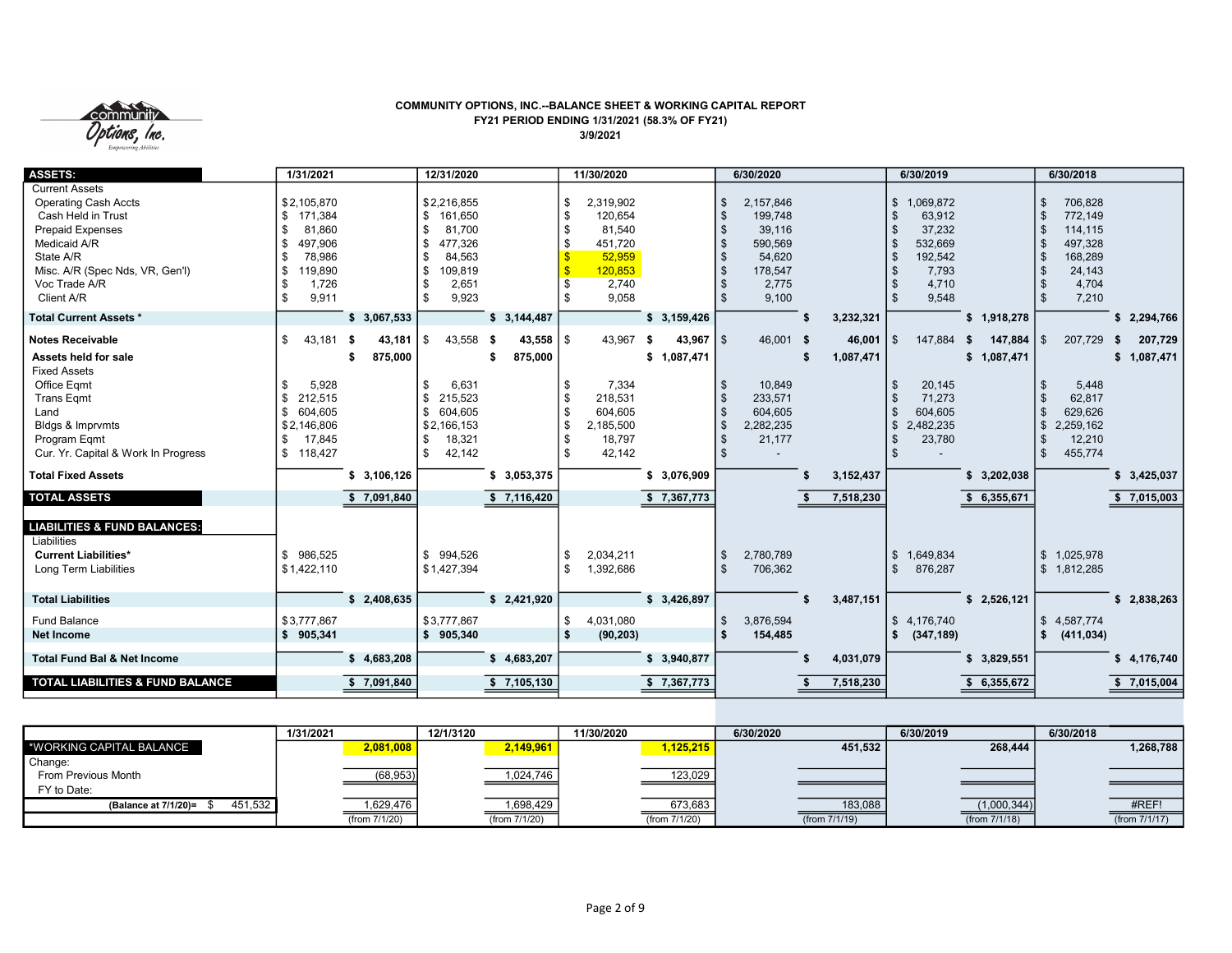| <b>COMMUNITY OPTIONS, INC.</b>         | FY21 Initial Budget-- Revenue & Expense by Program      | As of 1/31/2021                                       |                                                       |                                                     | 3/9/2021                                                  |                                                         |                                                         |                                                            |
|----------------------------------------|---------------------------------------------------------|-------------------------------------------------------|-------------------------------------------------------|-----------------------------------------------------|-----------------------------------------------------------|---------------------------------------------------------|---------------------------------------------------------|------------------------------------------------------------|
| <b>ITEM</b>                            | <b>REVENUE:</b><br><b>FY21</b><br><b>INITIAL BUDGET</b> | <b>REVENUE:</b><br><b>FY21</b><br><b>ACTUAL MONTH</b> | <b>REVENUE:</b><br><b>FY21</b><br><b>ACTUAL Y T D</b> | <b>REVENUE:</b><br><b>ACT--&gt;BUD</b><br>%% CHANGE | <b>EXPENSE:</b><br><b>FY2021</b><br><b>INITIAL BUDGET</b> | <b>EXPENSE:</b><br><b>FY2021</b><br><b>ACTUAL MONTH</b> | <b>EXPENSE:</b><br><b>FY2021</b><br><b>ACTUAL Y T D</b> | <b>EXPENSES:</b><br>ACTUAL21/<br><b>BUD21</b><br>%% CHANGE |
| <b>TOTAL ALL PROGRAMS</b>              | 8,060,439                                               | 592,912                                               | 5,272,481                                             | 65%                                                 | 8,148,919                                                 | 604,208                                                 | 4,367,141                                               | 53.6%                                                      |
| <b>Without Children &amp; Family:</b>  |                                                         |                                                       |                                                       |                                                     |                                                           |                                                         |                                                         |                                                            |
| <b>REVENUE BUDGET / MONTH / YTD</b>    | 7,486,145<br>\$                                         | 575,396 \$                                            | 5,047,935                                             |                                                     |                                                           |                                                         |                                                         |                                                            |
| <b>EXPENSE BUDGET MONTH / YTD</b>      | \$<br>7,633,691                                         | 576,274 \$                                            | 4,149,512                                             |                                                     |                                                           |                                                         |                                                         |                                                            |
| SURPLUS/(DEFICIT) BUDGET / MONTH / YTD | \$<br>(147, 546)                                        | $(878)$ \$                                            | 898,423                                               |                                                     |                                                           |                                                         |                                                         |                                                            |
| <b>CHILDREN/FAMILY SVCS:</b>           |                                                         |                                                       |                                                       |                                                     |                                                           |                                                         |                                                         |                                                            |
| <b>EARLY INTERVENTION UNICORN</b>      | 140,607                                                 | 5,855                                                 | 43,088                                                | 30.6%                                               | 173,239                                                   | 10,352                                                  | 88,542                                                  | 51.1%                                                      |
| EARLY INTRVNTN CONTRACT DIRECT         | 41,553                                                  | $\overline{a}$                                        | 43,395                                                | 104.4%                                              | 25,000                                                    | $\Omega$                                                | $\mathbf 0$                                             | 0.0%                                                       |
| <b>MEDICAID EI</b>                     | $\mathbf{0}$                                            | $\overline{a}$                                        | $\mathbf 0$                                           | #DIV/0!                                             | $\Omega$                                                  | 0                                                       | $\mathbf 0$                                             | #DIV/0!                                                    |
| <b>EARLY INTERV INS TRUST</b>          | 12,550                                                  | $\overline{\phantom{a}}$                              | 3,250                                                 | 25.9%                                               | 9,885                                                     | 160                                                     | 460                                                     | 4.7%                                                       |
| EARLY INTERV INS TRUST/BROKER          | 2,134                                                   |                                                       | 553                                                   | 25.9%                                               | $\Omega$                                                  | 2,980                                                   | 2,980                                                   | #DIV/0!                                                    |
| <b>SUBTOTAL E/I</b>                    | 196,844                                                 | 5,855                                                 | 90,286                                                | 45.9%                                               | 208,124                                                   | 13,492                                                  | 91,982                                                  | 44.2%                                                      |
| <b>FSS PROGRAM:</b>                    |                                                         |                                                       |                                                       |                                                     |                                                           |                                                         |                                                         |                                                            |
| <b>DIRECT FAMILY</b>                   | 113,793                                                 | 5,381                                                 | 48,297                                                | 42.4%                                               | 113,793                                                   | 3,571                                                   | 51,868                                                  | 45.6%                                                      |
| PROGRAM MSO, C/M                       | 112,342                                                 | 4,761                                                 | 33,928                                                | 30.2%                                               | 58,162                                                    | 4,761                                                   | 33,928                                                  | 58.3%                                                      |
| <b>SUBTOTAL FSSP</b>                   | 226,135                                                 | 10,142                                                | 82,225                                                | 36.4%                                               | 171,955                                                   | 8,332                                                   | 85,796                                                  | 49.9%                                                      |
| CHILDRENS' EXTENSIVE SUP(CES)          | 79,157                                                  | 1,519                                                 | 8,640                                                 | 10.9%                                               | 79,157                                                    | 1,596                                                   | 8,416                                                   | 10.6%                                                      |
| <b>SUBT CHILD/FAMILY SVCS</b>          | 502,135                                                 | 17,516                                                | 181,151                                               | 36.1%                                               | 459,236                                                   | 23,420                                                  | 186,194                                                 | $\blacktriangleleft$                                       |
| <b>PROGRAM ADMIN/OTHER:</b>            |                                                         |                                                       |                                                       |                                                     |                                                           |                                                         |                                                         |                                                            |
| EARLY INTER-ADMIN CONTRACT             | 72,159                                                  | $\Omega$                                              | 43,395                                                | 60.1%                                               | 55,678                                                    | 4,511                                                   | 31,414                                                  | 56.4%                                                      |
| <b>DEPRECIATION</b>                    |                                                         |                                                       |                                                       |                                                     | 314                                                       | 3                                                       | 21                                                      | 6.7%                                                       |
| <b>SUBT PROGRAM ADMIN/OTHER</b>        | 72,159                                                  | 0                                                     | 43,395                                                | 60.1%                                               | 55,992                                                    | 4,514                                                   | 31,435                                                  | 56.1%                                                      |
| <b>SUBTOTAL CHILD/FAMILY SVCS</b>      | 574,294                                                 | 17515.51                                              | 224,546                                               | 39.1%                                               | 515,228                                                   | 27,934                                                  | 217,629                                                 | 42.2%                                                      |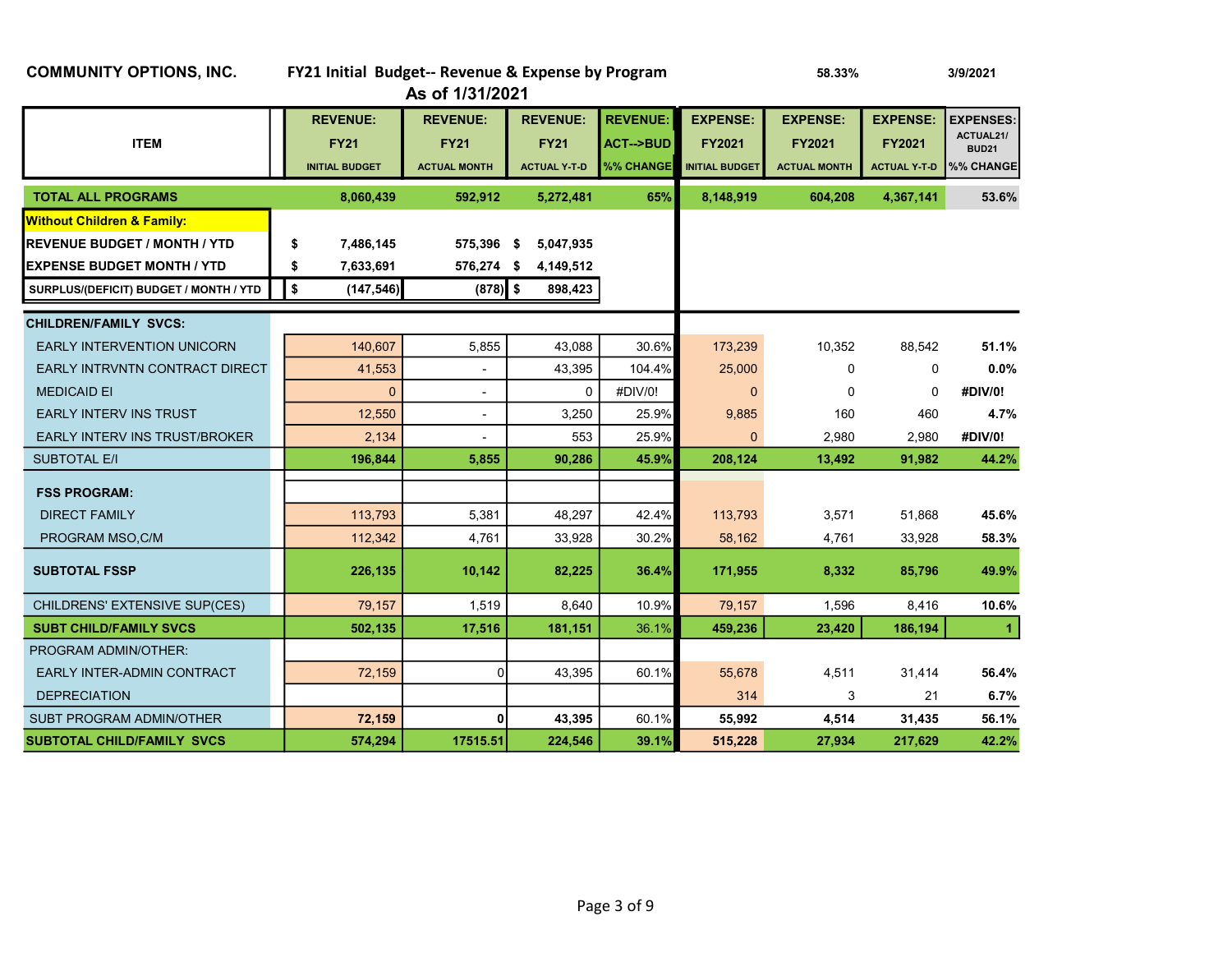| As of 1/31/2021                    |                       |                     |                     |                     |                       |                     |                     |                           |  |  |  |
|------------------------------------|-----------------------|---------------------|---------------------|---------------------|-----------------------|---------------------|---------------------|---------------------------|--|--|--|
|                                    | <b>REVENUE:</b>       | <b>REVENUE:</b>     | <b>REVENUE:</b>     | <b>REVENUE:</b>     | <b>EXPENSE:</b>       | <b>EXPENSE:</b>     | <b>EXPENSE:</b>     | <b>EXPENSES:</b>          |  |  |  |
| <b>ITEM</b>                        | <b>FY21</b>           | <b>FY21</b>         | <b>FY21</b>         | <b>ACT--&gt;BUD</b> | <b>FY2021</b>         | <b>FY2021</b>       | <b>FY2021</b>       | ACTUAL21/<br><b>BUD21</b> |  |  |  |
|                                    | <b>INITIAL BUDGET</b> | <b>ACTUAL MONTH</b> | <b>ACTUAL Y-T-D</b> | %% CHANGE           | <b>INITIAL BUDGET</b> | <b>ACTUAL MONTH</b> | <b>ACTUAL Y T D</b> | %% CHANGE                 |  |  |  |
| <b>DAY/SLS PROGRAM:</b>            |                       |                     |                     |                     |                       |                     |                     |                           |  |  |  |
| <b>MEDICAID DAY SVCS</b>           | 992,886               | 61,849              | 447,288             | 45.0%               |                       |                     |                     |                           |  |  |  |
| MED SUPPORTED LVG SVCS             | 663.648               | 34,413              | 226,593             | 34.1%               |                       |                     |                     |                           |  |  |  |
| STATE SUPPORTED LVG SVCS           | 91,618                | 5,559               | 9,398               | 10.3%               |                       |                     |                     |                           |  |  |  |
| <b>OBSS SVCS</b>                   | 14,330                | 68                  | 586                 | 4.1%                |                       |                     |                     |                           |  |  |  |
| <b>MONTROSE PROD REV</b>           | 12,016                | -                   | 3,120               | 26.0%               |                       |                     |                     |                           |  |  |  |
| DELTA/ASPEN CREST PROD REV         | 4,979                 | 270                 | 2,095               | 42.1%               | 334,270               | 14,804              | 123,505             | 36.9%                     |  |  |  |
| <b>JOB COACH</b>                   | 14,632                |                     | 688                 | 4.7%                |                       |                     |                     |                           |  |  |  |
| <b>SCHOOL DAY</b>                  | 5,722                 |                     | 9,813               | 171.5%              |                       |                     |                     |                           |  |  |  |
| <b>SECOND IMPRESSIONS</b>          | 74,651                | 3,174               | 22,253              | 29.8%               | 147,485               | 5,517               | 41,567              | 28.2%                     |  |  |  |
| <b>PARK PLACE</b>                  |                       |                     |                     |                     | 382,275               | 25,151              | 185,232             | 48.5%                     |  |  |  |
| <b>PARK PLACE SE</b>               |                       |                     |                     |                     | 173,459               | 9,296               | 80,139              | 46.2%                     |  |  |  |
| <b>ASPEN CREST SE</b>              |                       |                     |                     |                     | 26,946                | 104                 | 6,427               | 23.9%                     |  |  |  |
| DAY PRIVATE PAY                    | 12,653                | ä,                  | 1,200               | 9.5%                | $\mathbf 0$           | $\Omega$            | 0                   | 0.0%                      |  |  |  |
| PARK PLACE DEPRECIATION            |                       |                     |                     |                     | 102,000               | 8,324               | 58,268              | 57.1%                     |  |  |  |
| DELTA/ASPEN CREST DEPRECIATION     |                       |                     |                     |                     | 22,710                | 1,955               | 13,685              | 60.3%                     |  |  |  |
| <b>MONTROSE ADMIN</b>              |                       |                     |                     |                     | 236,311               | 17,131              | 125,466             | 53.1%                     |  |  |  |
| DELTA/ASPEN CREST ADMIN            |                       |                     |                     |                     | 112.990               | 9,390               | 55,991              | 49.6%                     |  |  |  |
| <b>SUBT DAY/SLS PROGRAM SVCS</b>   | 1,887,135             | 105,332             | 723,032             | 38.3%               | 1,538,446             | 91,672              | 690,280             | 44.9%                     |  |  |  |
| <b>SLS PERSONAL CARE/ SUPPORT:</b> |                       |                     |                     |                     |                       |                     |                     |                           |  |  |  |
| MED SLS PERS CARE/SUPPORT          |                       |                     |                     |                     | 163,669               | 15,193              | 110,238             | 67.4%                     |  |  |  |
| ST SLS PERS CARE/SUPPORT           |                       |                     |                     |                     | 96,380                | 3,944               | 23,232              | 24.1%                     |  |  |  |
|                                    |                       |                     |                     |                     |                       |                     |                     |                           |  |  |  |
| <b>SUBT SLS PERS CARE/SUPPORT:</b> |                       |                     |                     |                     | 260,049               | 19,137              | 133,470             | 51.3%                     |  |  |  |
| <b>SUBT DAY/SLS PROGRAM:</b>       | 1,887,135             | 105,332             | 723,032             | 38.3%               | 1,798,495             | 110,809             | 823,750             | 45.8%                     |  |  |  |

#### COMMUNITY OPTIONS, INC. FY21 Initial Budget-- Revenue & Expense by Program 58.33% 58.33% 3/9/2021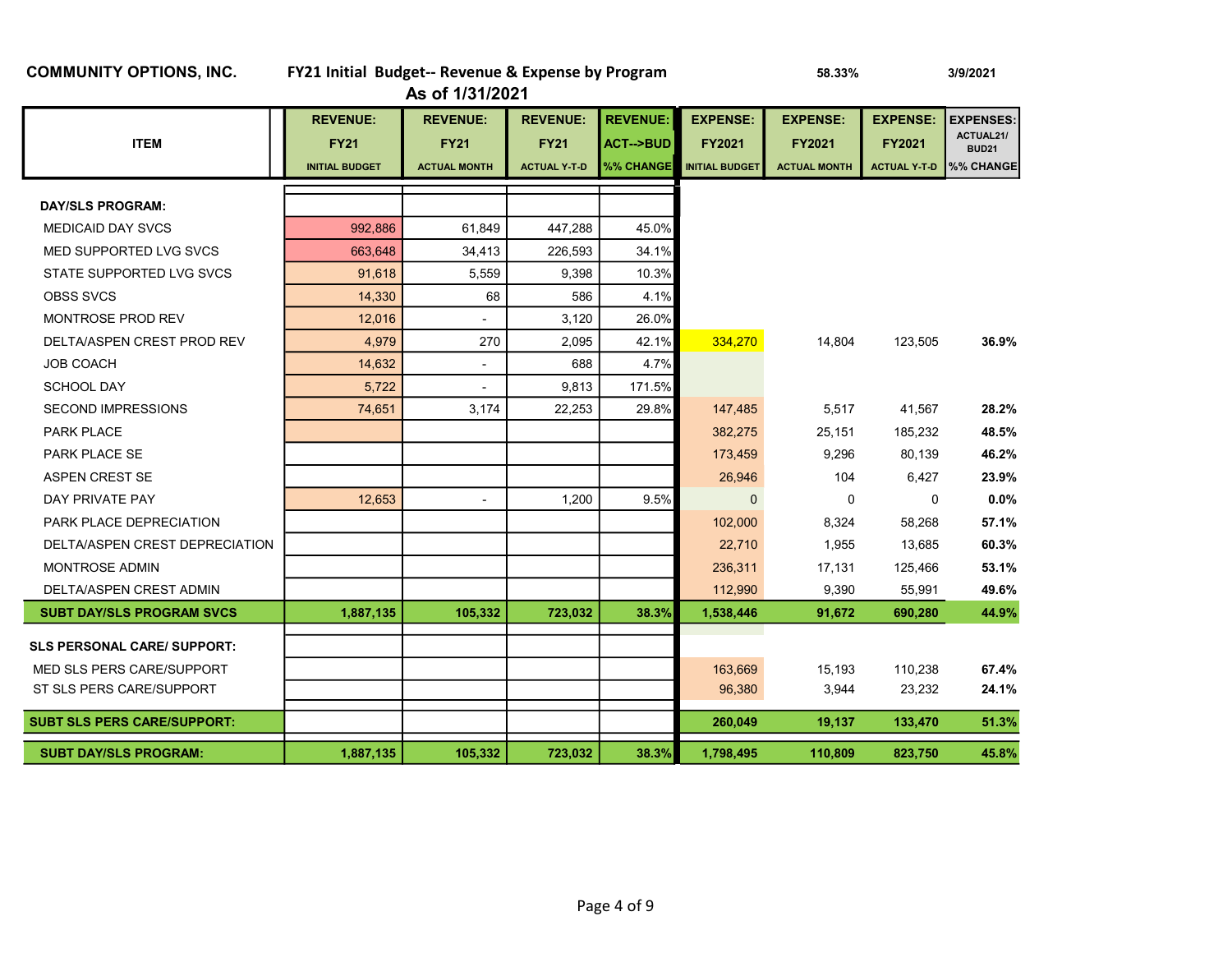| <b>COMMUNITY OPTIONS, INC.</b> |  |  |
|--------------------------------|--|--|
|--------------------------------|--|--|

| <b>COMMUNITY OPTIONS, INC.</b>      | FY21 Initial Budget-- Revenue & Expense by Program      | As of 1/31/2021                                       | 58.33%                                                | 3/9/2021                                            |                                                           |                                                  |                                                         |                                                           |
|-------------------------------------|---------------------------------------------------------|-------------------------------------------------------|-------------------------------------------------------|-----------------------------------------------------|-----------------------------------------------------------|--------------------------------------------------|---------------------------------------------------------|-----------------------------------------------------------|
| <b>ITEM</b>                         | <b>REVENUE:</b><br><b>FY21</b><br><b>INITIAL BUDGET</b> | <b>REVENUE:</b><br><b>FY21</b><br><b>ACTUAL MONTH</b> | <b>REVENUE:</b><br><b>FY21</b><br><b>ACTUAL Y T D</b> | <b>REVENUE:</b><br><b>ACT--&gt;BUD</b><br>%% CHANGE | <b>EXPENSE:</b><br><b>FY2021</b><br><b>INITIAL BUDGET</b> | <b>EXPENSE:</b><br>FY2021<br><b>ACTUAL MONTH</b> | <b>EXPENSE:</b><br><b>FY2021</b><br><b>ACTUAL Y T-D</b> | <b>EXPENSES</b><br>ACTUAL21/<br><b>BUD21</b><br>%% CHANGE |
| <b>RESIDENTIAL PROGRAM:</b>         |                                                         |                                                       |                                                       |                                                     |                                                           |                                                  |                                                         |                                                           |
| MEDICAID RESIDENTIAL SVCS           |                                                         |                                                       |                                                       |                                                     |                                                           |                                                  |                                                         |                                                           |
| <b>VISTA VIEW GH</b>                | 377,694                                                 | 34,788                                                | 225,832                                               | 59.8%                                               | 361,170                                                   | 33,761                                           | 211,573                                                 | 58.6%                                                     |
| <b>CASCADE GH</b>                   | 353,537                                                 | 32,890                                                | 208,851                                               | 59.1%                                               | 309,521                                                   | 27,873                                           | 181,717                                                 | 58.7%                                                     |
| <b>HILLVIEW GH</b>                  | 539,238                                                 | 42,393                                                | 317,759                                               | 58.9%                                               | 523,438                                                   | 59,518                                           | 330,213                                                 | 63.1%                                                     |
| GLENCOE GH--CLOSED OCT20            | 87,417                                                  |                                                       | 90,731                                                | 103.8%                                              | 79,470                                                    | 1,902                                            | 100,631                                                 | 126.6%                                                    |
| <b>CANYONVIEW GH</b>                | 443,506                                                 | 46,313                                                | 279,070                                               | 62.9%                                               | 421,394                                                   | 38,211                                           | 249,491                                                 | 59.2%                                                     |
| UTE HOUSE GH                        | 509,225                                                 | 44,191                                                | 276,132                                               | 54.2%                                               | 434,659                                                   | 40,610                                           | 281,454                                                 | 64.8%                                                     |
| <b>SUBTOTAL GRP HMS</b>             | 2,310,616                                               | 200,574                                               | 1,398,376                                             | 60.5%                                               | 2,129,652                                                 | 201,875                                          | 1,355,079                                               | 63.6%                                                     |
| MONTROSE PCA BILLING                | 197,277                                                 | 16,708                                                | 115,881                                               | 58.7%                                               | 269,786                                                   | 20,304                                           | 139,484                                                 | 51.7%                                                     |
| <b>DELTA PCA BILLING</b>            | 318,536                                                 | 28,955                                                | 198,470                                               | 62.3%                                               | 247,498                                                   | 20,202                                           | 142,112                                                 | 57.4%                                                     |
| <b>HOST HOME SVCS</b>               | 1,118,013                                               | 86,793                                                | 577,207                                               | 51.6%                                               | 647,640                                                   | 59,973                                           | 388,368                                                 | 60.0%                                                     |
| <b>HOST HM ADMIN</b>                |                                                         |                                                       |                                                       |                                                     | 69,321                                                    | 406                                              | 30,849                                                  | 44.5%                                                     |
| <b>SUBT PCA/HH</b>                  | 1,633,827                                               | 132,456                                               | 891,557                                               | 54.6%                                               | 1,234,245                                                 | 100,885                                          | 700,813                                                 | 56.8%                                                     |
| ALL REIMBURSED MEDICAL              | 20,000                                                  | 137                                                   | 2,150                                                 | 10.7%                                               |                                                           |                                                  |                                                         |                                                           |
| <b>HUD</b>                          | 10,000                                                  | 886                                                   | 6,202                                                 | 62.0%                                               |                                                           |                                                  |                                                         |                                                           |
| <b>CLIENT R/B</b>                   | 680,400                                                 | 55,300                                                | 394,791                                               | 58.0%                                               |                                                           |                                                  |                                                         |                                                           |
| <b>SUBT RESID PROGRAM</b>           | 4,654,843                                               | 389,354                                               | 2,693,075                                             | 57.9%                                               | 3,363,897                                                 | 302,760                                          | 2,055,892                                               | 61.1%                                                     |
| <b>CONTRACT SERVICES</b>            |                                                         |                                                       |                                                       |                                                     |                                                           |                                                  |                                                         |                                                           |
| OHCDS (Prof Svc)                    |                                                         |                                                       |                                                       |                                                     | 15,000                                                    | 429                                              | 2,711                                                   | 18.1%                                                     |
| <b>SUBT CONTRACT SERVICES</b>       |                                                         |                                                       |                                                       |                                                     | 15,000                                                    | 429                                              | 2,711                                                   | 18.1%                                                     |
| <b>PROGRAM ADMIN/OTHER:</b>         |                                                         |                                                       |                                                       |                                                     |                                                           |                                                  |                                                         |                                                           |
| <b>RESID ADMIN/SUPPORT</b>          |                                                         |                                                       |                                                       |                                                     | 82,136                                                    | 2,637                                            | 36,783                                                  | 44.8%                                                     |
| MONTROSE MEDICAL SUPPORTS           |                                                         |                                                       |                                                       |                                                     | 179,476                                                   | 12,809                                           | 85,333                                                  | 47.5%                                                     |
| DELTA MEDICAL SUPPORTS              |                                                         |                                                       |                                                       |                                                     | 89,158                                                    | 5,502                                            | 32,197                                                  | 36.1%                                                     |
| <b>OTHER(CIt Vacation Clearing)</b> | $\overline{0}$                                          | $\overline{0}$                                        | 0                                                     | 0.0%                                                | 976                                                       | $\mathbf 0$                                      | 0                                                       | 0.0%                                                      |
| <b>RESID DEPRECIATION</b>           |                                                         |                                                       |                                                       |                                                     | 102,000                                                   | 8,466                                            | 59,262                                                  | 58.1%                                                     |
| SUBT PROGRAM ADMIN/OTHER:           | $\mathbf{0}$                                            | 0                                                     | $\mathbf 0$                                           | 0.0%                                                | 453,746                                                   | 29,414                                           | 213,575                                                 | 47.1%                                                     |

 SUBT RESIDENTIAL PROGRAM: 4,654,843 389,354 2,693,075 57.9% 3,832,643 332,603 2,272,178 59.3% SUBTOTAL ADULT SVCS: 6,541,978 494,686 3,416,107 52.2% 5,631,138 443,412 3,095,928 55.0%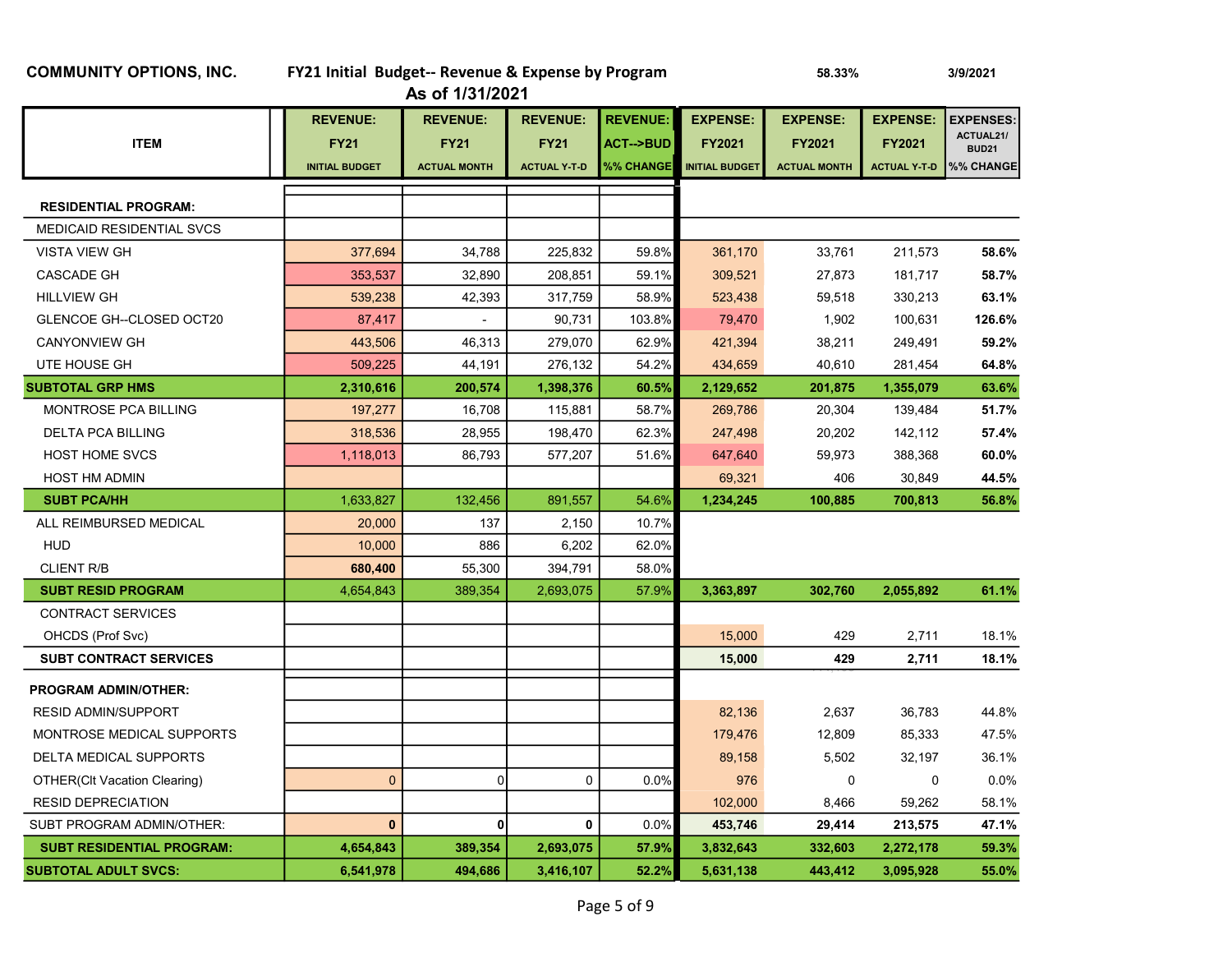| <b>UUININUINI I UF HUNJ, INU.</b>   | <b>FIZI IIIIUAI DUUGEL-- REVEIIUE &amp; EXPEIISE DY FIUGIAIII</b><br>As of 1/31/2021 |                                                       |                                                       | <b>50.99%</b>                                              |                                                           | דאשאוטוט                                                |                                                         |                                                                              |
|-------------------------------------|--------------------------------------------------------------------------------------|-------------------------------------------------------|-------------------------------------------------------|------------------------------------------------------------|-----------------------------------------------------------|---------------------------------------------------------|---------------------------------------------------------|------------------------------------------------------------------------------|
| <b>ITEM</b>                         | <b>REVENUE:</b><br><b>FY21</b><br><b>INITIAL BUDGET</b>                              | <b>REVENUE:</b><br><b>FY21</b><br><b>ACTUAL MONTH</b> | <b>REVENUE:</b><br><b>FY21</b><br><b>ACTUAL Y T D</b> | <b>REVENUE:</b><br><b>ACT--&gt;BUD</b><br><b>%% CHANGE</b> | <b>EXPENSE:</b><br><b>FY2021</b><br><b>INITIAL BUDGET</b> | <b>EXPENSE:</b><br><b>FY2021</b><br><b>ACTUAL MONTH</b> | <b>EXPENSE:</b><br><b>FY2021</b><br><b>ACTUAL Y T D</b> | <b>EXPENSES:</b><br>ACTUAL21/<br><b>BUD21</b><br><b>W<sub>%</sub></b> CHANGE |
| <b>CASE MANAGEMENT:</b>             |                                                                                      |                                                       |                                                       |                                                            |                                                           |                                                         |                                                         |                                                                              |
| <b>ADULT C/M</b>                    |                                                                                      |                                                       |                                                       |                                                            |                                                           |                                                         |                                                         |                                                                              |
| <b>TCM-ADULTS</b>                   | 316,711                                                                              | 30,947                                                | 207,330                                               | 65.5%                                                      | 337,128                                                   | 28,504                                                  | 196,136                                                 | 58.2%                                                                        |
| <b>CHILDREN'S SVC COORDINATION</b>  |                                                                                      |                                                       |                                                       |                                                            |                                                           |                                                         |                                                         |                                                                              |
| CS MGMT(STATE)                      | 15,011                                                                               | 5,961                                                 | 36,716                                                | 244.6%                                                     |                                                           |                                                         |                                                         |                                                                              |
| EI SVC COORDINATORS                 | 61.561                                                                               | $\blacksquare$                                        | 37,340                                                | 60.7%                                                      | 104,732                                                   | 7,219                                                   | 52,350                                                  | 50.0%                                                                        |
| CM ADMIN FEES (New 7/20)            | 104.027                                                                              | $\overline{\phantom{a}}$                              |                                                       | 0.0%                                                       |                                                           |                                                         |                                                         |                                                                              |
| <b>EARLY INTERV INS TRUST/SC</b>    | 5,388                                                                                | ٠                                                     | 655                                                   | 12.2%                                                      |                                                           |                                                         |                                                         |                                                                              |
| <b>TCM-EARLY INTERVENTION</b>       | 42,000                                                                               | 2,226                                                 | 15,714                                                | 37.4%                                                      |                                                           |                                                         |                                                         |                                                                              |
| OTHER--DRAWER FUND                  | 0                                                                                    | $\overline{\phantom{a}}$                              |                                                       | #DIV/0!                                                    | 1,800                                                     | $\mathbf 0$                                             | 0                                                       | 0.0%                                                                         |
| <b>DEPRECIATION</b>                 |                                                                                      |                                                       |                                                       |                                                            | 500                                                       | 0                                                       | 0                                                       | 0.0%                                                                         |
| <b>SUBTOTAL CS MGMT</b>             | 544,698                                                                              | 39,135                                                | 297,755                                               | 54.7%                                                      | 444,160                                                   | 35,723                                                  | 248,486                                                 | 55.9%                                                                        |
| <b>TRANSPORTATION SVCS/SUPPORT:</b> |                                                                                      |                                                       |                                                       |                                                            |                                                           |                                                         |                                                         |                                                                              |
| <b>TRANS</b>                        | 191,757                                                                              | 10,754                                                | 61,378                                                | 32.0%                                                      | 426,522                                                   | 29,794                                                  | 191,024                                                 | 44.8%                                                                        |
| OTHER(Vehicle sales, Insurance)     | $\mathbf{0}$                                                                         |                                                       | 170                                                   | #DIV/0!                                                    |                                                           |                                                         |                                                         |                                                                              |
| <b>DEPRECIATION</b>                 |                                                                                      |                                                       |                                                       |                                                            | 50,000                                                    | 3,076                                                   | 21,532                                                  | 43.1%                                                                        |
| SUBTOT TRANS(IN-HOUSE)              | 191,757                                                                              | 10,754                                                | 61,548                                                | 32.1%                                                      | 476,522                                                   | 32,870                                                  | 212,556                                                 | 44.6%                                                                        |
| <b>HH TRANS PURCHASE SVCS</b>       |                                                                                      |                                                       |                                                       |                                                            | 18,000                                                    | 2,956                                                   | 16,053                                                  | 89.2%                                                                        |
| <b>SUBTOTAL ALL TRANSPORTATION</b>  | 191,757                                                                              | 10,754                                                | 61,548                                                | 32.1%                                                      | 494,522                                                   | 35,826                                                  | 228,609                                                 | 46.2%                                                                        |

#### COMMUNITY OPTIONS, INC. FY21 Initial Budget-- Revenue & Expense by Program 58.33% 3/9/2021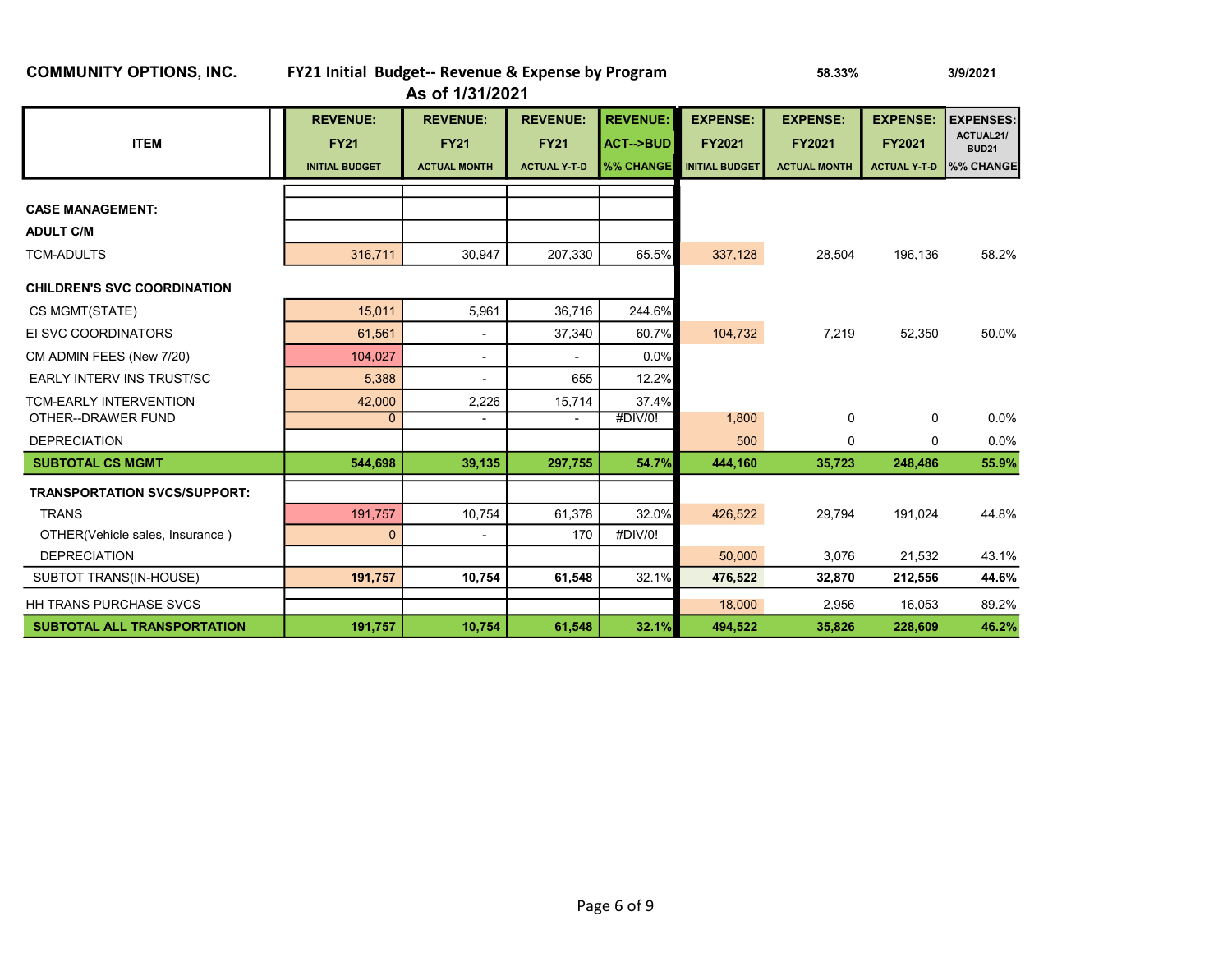| <b>COMMUNITY OPTIONS, INC.</b>    | FY21 Initial Budget-- Revenue & Expense by Program | As of 1/31/2021          |                     | 58.33%              |                       | 3/9/2021            |                     |                           |
|-----------------------------------|----------------------------------------------------|--------------------------|---------------------|---------------------|-----------------------|---------------------|---------------------|---------------------------|
|                                   | <b>REVENUE:</b>                                    | <b>REVENUE:</b>          | <b>REVENUE:</b>     | <b>REVENUE:</b>     | <b>EXPENSE:</b>       | <b>EXPENSE:</b>     | <b>EXPENSE:</b>     | <b>EXPENSES:</b>          |
| <b>ITEM</b>                       | <b>FY21</b>                                        | <b>FY21</b>              | <b>FY21</b>         | <b>ACT--&gt;BUD</b> | <b>FY2021</b>         | <b>FY2021</b>       | <b>FY2021</b>       | ACTUAL21/<br><b>BUD21</b> |
|                                   | <b>INITIAL BUDGET</b>                              | <b>ACTUAL MONTH</b>      | <b>ACTUAL Y-T-D</b> | %% CHANGE           | <b>INITIAL BUDGET</b> | <b>ACTUAL MONTH</b> | <b>ACTUAL Y T D</b> | %% CHANGE                 |
|                                   |                                                    |                          |                     |                     |                       |                     |                     |                           |
| <b>ADMINISTRATION/SUPPORT:</b>    |                                                    |                          |                     |                     |                       |                     |                     |                           |
| <b>SGF &amp; ADMIN PAYMENTS</b>   | 52,064                                             | 1,113                    | 16,431              | 31.6%               |                       |                     |                     |                           |
| <b>CCB ADMIN PAYMENTS</b>         | 56,421                                             | $\blacksquare$           |                     | 0.0%                |                       |                     |                     |                           |
| EI CONTRACT INDIRECT (10%)        | 17,527                                             |                          | 12,413              | 70.8%               |                       |                     |                     |                           |
| <b>BUSINESS OPERATIONS</b>        | $\mathbf 0$                                        | 9,362                    | 29,733              | #DIV/0!             | 472,358               | 20,650              | 241,859             | 51.2%                     |
| <b>MAINTENANCE</b>                |                                                    |                          |                     |                     | 106,102               | 9,477               | 73,411              | 69.2%                     |
| <b>SAFETY</b>                     | $\mathbf 0$                                        | $\overline{\phantom{a}}$ | $\blacksquare$      | #DIV/0!             | 32,719                | 2,724               | 18,631              | 56.9%                     |
| <b>TRAINING</b>                   |                                                    |                          |                     |                     | 43,206                | 1,681               | 16,505              | 38.2%                     |
| HR                                |                                                    | ÷,                       |                     | #DIV/0!             | 167,973               | 11,231              | 91,797              | 54.6%                     |
| I.T. SUPPORT                      |                                                    |                          |                     |                     | 140,714               | 11,209              | 73,083              | 51.9%                     |
| <b>FUNDRAISING</b>                |                                                    | $\overline{\phantom{a}}$ |                     | #DIV/0!             | 23,800                | 1,647               | 11,689              | 49.1%                     |
| <b>DEPRECIATION</b>               |                                                    |                          |                     |                     | 22,000                | 1,710               | 11,970              | 54.4%                     |
| <b>SUBTOTAL ADMIN/SUPPORT</b>     | 126,012                                            | 10,475                   | 58,576              | 46.5%               | 1,008,872             | 60,329              | 538,945             | 53.4%                     |
| <b>LOCAL &amp; OTHER:</b>         |                                                    |                          |                     |                     |                       |                     |                     |                           |
| CITIES & COUNTIES                 | 16,500                                             | $\Omega$                 | $\mathbf 0$         | 0.0%                |                       |                     |                     |                           |
| <b>IN-KIND</b>                    | 5,000                                              | $\overline{\phantom{a}}$ | 4,050               | 81.0%               |                       | 0                   | 4,050               | #DIV/0!                   |
| PAYROLL PROTECTION PLAN           | $\mathbf 0$                                        |                          | 1,048,000           | #DIV/0!             |                       |                     |                     |                           |
| LOCAL-RESTRICTED                  | 10,000                                             | 1,000                    | 33,696              | 337.0%              |                       | 1,275               | 32,792              | #DIV/0!                   |
| INTEREST INCOME (inc cmu note)    | 2,700                                              | 239                      | 1,518               | 56.2%               |                       |                     |                     |                           |
| VAN LOGOS (RESTRICTED)            | 20,000                                             | 1,500                    | 47,854              | 239.3%              |                       |                     |                     |                           |
| OTHER (Plug)                      |                                                    | $\Omega$                 | 3,422               |                     |                       | (291)               | (2,572)             |                           |
| OPERATING PROJECTS                |                                                    |                          |                     |                     | 55,000                | 0                   | 3,274               | 6.0%                      |
| FUNDRAISING (UNRESTRICTED)        | 25,000                                             | 15,108                   | 72,909              | 291.6%              |                       |                     |                     |                           |
| <b>CAPITAL CAMPAIGN</b>           | 2,500                                              | 2500                     | 2,500               | 100.0%              |                       |                     |                     |                           |
| <b>SUBTOTAL LOCAL &amp; OTHER</b> | 81,700                                             | 20,347                   | 1,213,949           | 1485.9%             | 55,000                | 984                 | 37,544              | 68.3%                     |
|                                   |                                                    |                          |                     |                     |                       |                     |                     |                           |
| <b>TOTAL ALL PROGRAMS</b>         | 8,060,439                                          | 592,912                  | 5,272,481           | 65.4%               | 8,148,919             | 604,208             | 4,367,141           | 53.6%                     |
| <b>TOTAL ALL PROGR, ADJ'D</b>     | 8,060,439                                          | 592,912                  | 5,272,481           | 65.4%               | 8,148,919             | 604,208             | 4,367,141           | 53.6%                     |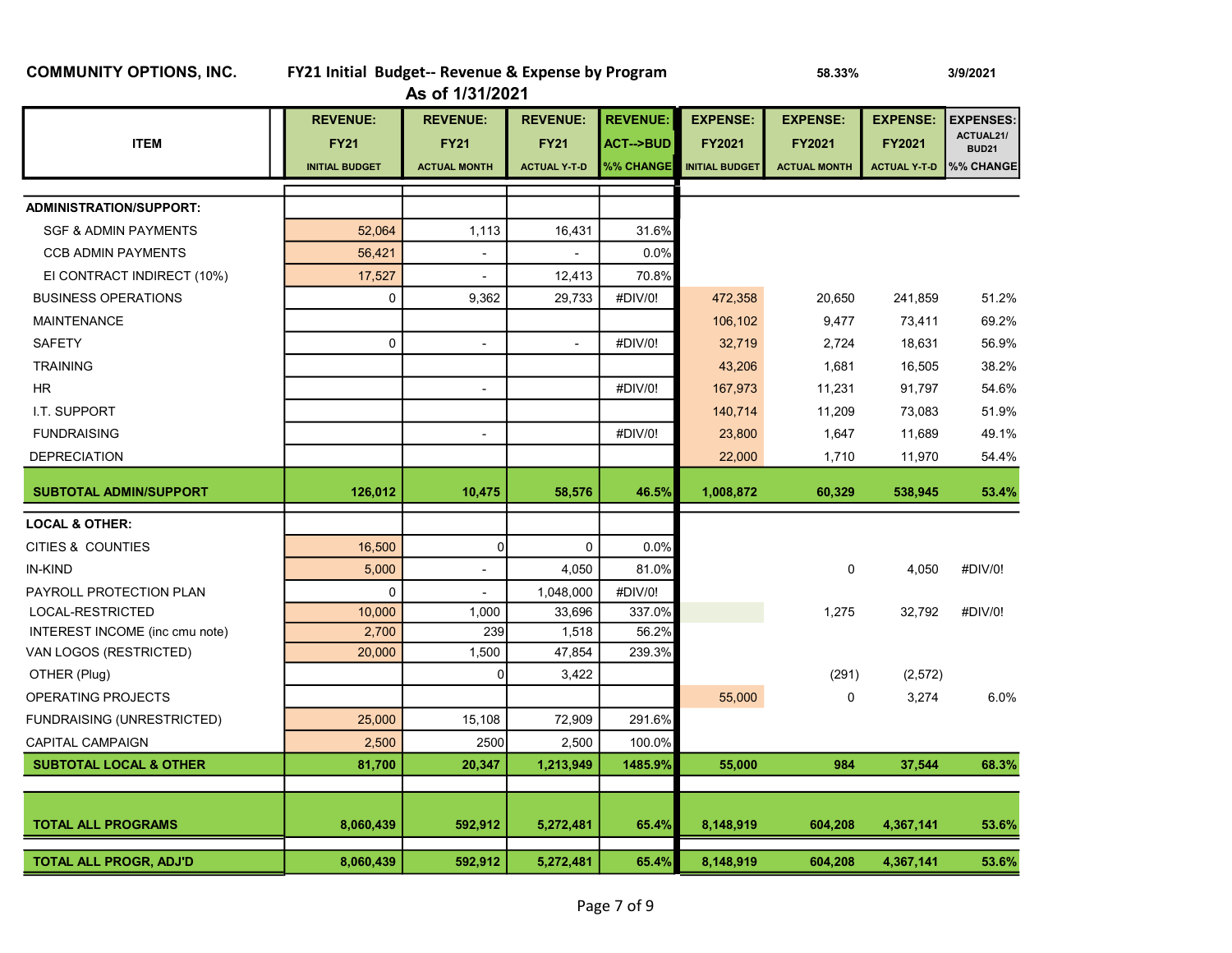| <b>COMMUNITY OPTIONS, INC.</b>              | FY21 Initial Budget-- Revenue & Expense by Program |                                                       |                     |                     | 3/9/2021              |                     |                     |                              |
|---------------------------------------------|----------------------------------------------------|-------------------------------------------------------|---------------------|---------------------|-----------------------|---------------------|---------------------|------------------------------|
|                                             |                                                    | As of 1/31/2021                                       |                     |                     |                       |                     |                     |                              |
|                                             | <b>REVENUE:</b>                                    | <b>REVENUE:</b>                                       | <b>REVENUE:</b>     | <b>REVENUE:</b>     | <b>EXPENSE:</b>       | <b>EXPENSE:</b>     | <b>EXPENSE:</b>     | <b>EXPENSES:</b>             |
| <b>ITEM</b>                                 | <b>FY21</b>                                        | <b>FY21</b>                                           | <b>FY21</b>         | <b>ACT--&gt;BUD</b> | <b>FY2021</b>         | <b>FY2021</b>       | <b>FY2021</b>       | ACTUAL21/<br><b>BUD21</b>    |
|                                             | <b>INITIAL BUDGET</b>                              | <b>ACTUAL MONTH</b>                                   | <b>ACTUAL Y T D</b> | %% CHANGE           | <b>INITIAL BUDGET</b> | <b>ACTUAL MONTH</b> | <b>ACTUAL Y T D</b> | <b>W</b> <sub>%</sub> CHANGE |
|                                             |                                                    |                                                       |                     |                     |                       |                     |                     |                              |
|                                             | <b>REVENUE:</b>                                    | <b>REVENUE:</b><br><b>REVENUE:</b><br><b>REVENUE:</b> |                     |                     |                       |                     |                     |                              |
| <b>ITEM</b>                                 | <b>FY21</b>                                        | <b>FY21</b>                                           | <b>FY21</b>         | <b>ACT--&gt;BUD</b> |                       |                     |                     |                              |
|                                             | <b>INITIAL BUDGET</b>                              | <b>ACTUAL MONTH</b>                                   | <b>ACTUAL Y T D</b> | $\frac{9}{6}$       |                       |                     |                     |                              |
| <b>REVENUE BUDGET TO ACTUAL COMPARATIVE</b> | 8,060,439                                          | 592.912                                               | 5,272,481           | 65.4%               |                       |                     |                     |                              |
| <b>EXPENSE BUDGET TO ACTUAL COMPARATIVE</b> | 8,148,919                                          | 604,208                                               | 4,367,141           | 53.6%               |                       |                     |                     |                              |
| <b>ISURPLUS/(DEFICIT)</b>                   | (88, 480)                                          | (11, 296)                                             | 905,340             | 1023.2%             |                       |                     |                     |                              |